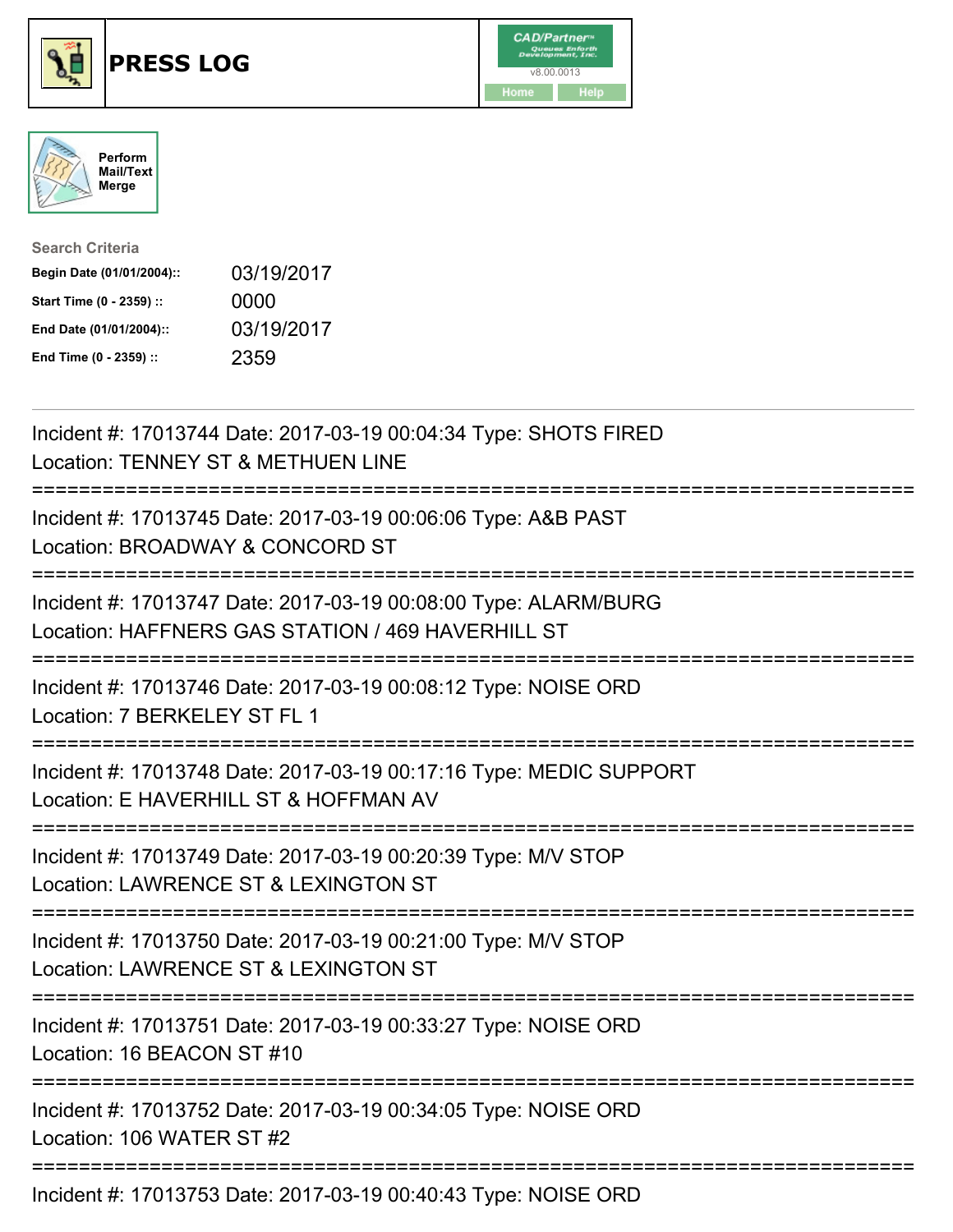Location: 30 RHINE ST FL 1 ===========================================================================

Incident #: 17013755 Date: 2017-03-19 00:45:41 Type: MEDIC SUPPORT Location: ARLINGTON ST & SPRUCE ST =========================================================================== Incident #: 17013754 Date: 2017-03-19 00:45:56 Type: NOISE ORD Location: 54 NEWBURY ST FL 3 REAR =========================================================================== Incident #: 17013756 Date: 2017-03-19 00:59:28 Type: M/V STOP Location: COMMON ST & JACKSON ST =========================================================================== Incident #: 17013757 Date: 2017-03-19 01:07:13 Type: MEDIC SUPPORT Location: 48 HOLLY ST =========================================================================== Incident #: 17013758 Date: 2017-03-19 01:21:05 Type: M/V STOP Location: ESSEX ST & MILL ST =========================================================================== Incident #: 17013759 Date: 2017-03-19 01:23:58 Type: GENERAL SERV Location: 575 S UNION ST #12 =========================================================================== Incident #: 17013760 Date: 2017-03-19 01:30:39 Type: M/V STOP Location: AUBURN ST & HAMPSHIRE ST =========================================================================== Incident #: 17013761 Date: 2017-03-19 01:33:13 Type: DISTURBANCE Location: SAM'S FOOD STORE / 389 BROADWAY =========================================================================== Incident #: 17013762 Date: 2017-03-19 01:38:46 Type: M/V STOP Location: E HAVERHILL ST & MARSTON ST =========================================================================== Incident #: 17013763 Date: 2017-03-19 01:42:23 Type: NOISE ORD Location: 49 E HAVERHILL ST =========================================================================== Incident #: 17013764 Date: 2017-03-19 01:44:40 Type: M/V STOP Location: METHUEN ST & UNION ST =========================================================================== Incident #: 17013765 Date: 2017-03-19 01:52:45 Type: NOISE ORD Location: 106 WATER ST FL 2 =========================================================================== Incident #: 17013766 Date: 2017-03-19 01:55:47 Type: SHOTS FIRED Location: HAVERHILL ST & WHITE ST =========================================================================== Incident #: 17013767 Date: 2017-03-19 01:56:54 Type: ALARM/BURG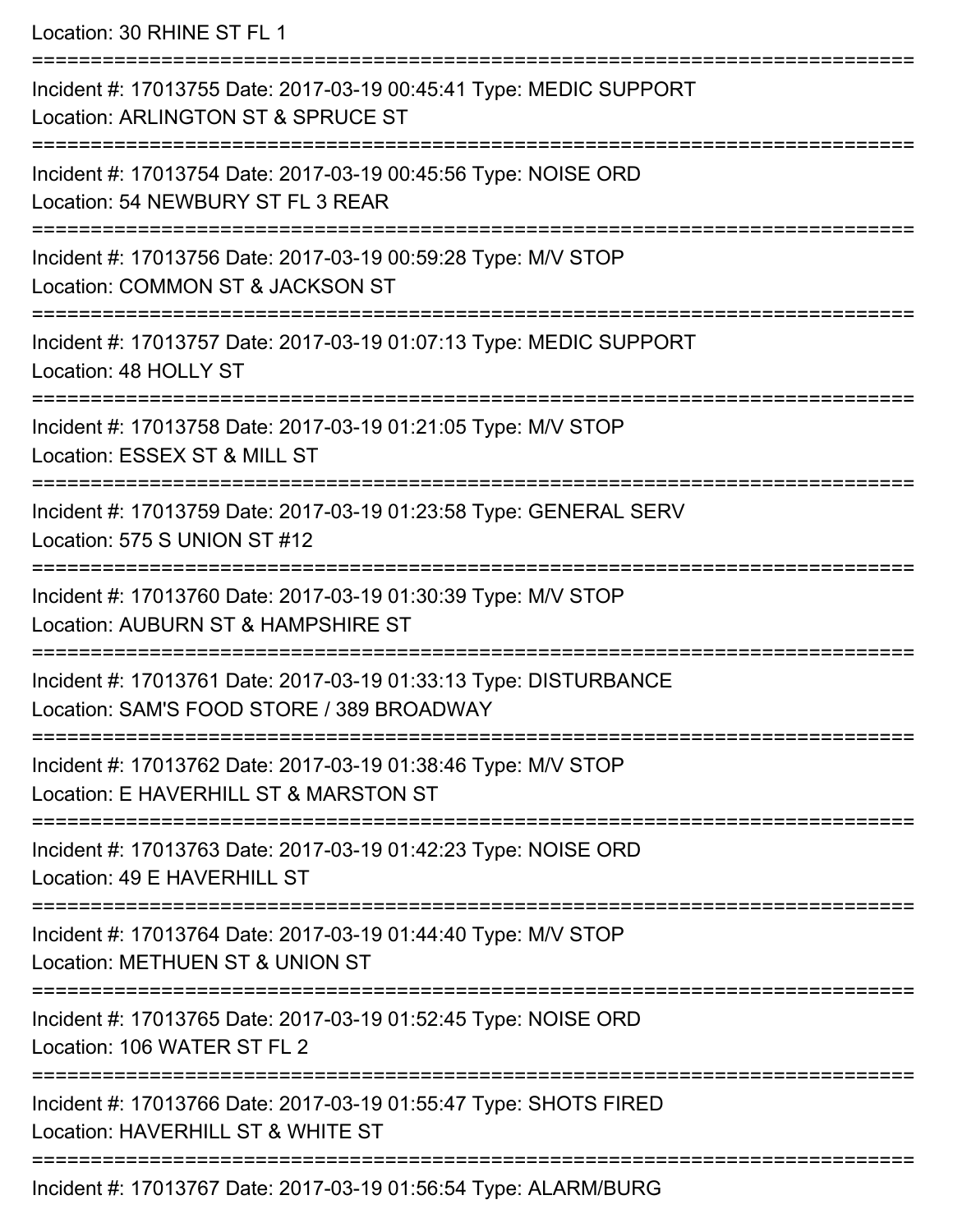| Incident #: 17013768 Date: 2017-03-19 01:57:18 Type: M/V STOP<br>Location: METHUEN ST & MILL ST                      |
|----------------------------------------------------------------------------------------------------------------------|
| Incident #: 17013769 Date: 2017-03-19 02:01:02 Type: ALARMS<br>Location: HAFFNERS GAS STATION / 469 HAVERHILL ST     |
| Incident #: 17013770 Date: 2017-03-19 02:01:33 Type: NOISE ORD<br>Location: 470 HAVERHILL ST FL 1                    |
| Incident #: 17013771 Date: 2017-03-19 02:03:33 Type: BUILDING CHK<br>Location: HAFFNERS GAS STATION / 194 S BROADWAY |
| Incident #: 17013773 Date: 2017-03-19 02:19:48 Type: M/V STOP<br>Location: DAISY ST & HOLLY ST                       |
| Incident #: 17013774 Date: 2017-03-19 02:21:09 Type: NOISE ORD<br>Location: 25 BUNKERHILL ST                         |
| Incident #: 17013775 Date: 2017-03-19 02:22:26 Type: BUILDING CHK<br>Location: 468 HAVERHILL ST                      |
| Incident #: 17013776 Date: 2017-03-19 02:26:57 Type: M/V STOP<br>Location: MELVIN ST & OXFORD ST                     |
| Incident #: 17013777 Date: 2017-03-19 02:28:31 Type: M/V STOP<br>Location: RIVER POINTE WY & WINTHROP AV             |
| Incident #: 17013778 Date: 2017-03-19 02:32:34 Type: BUILDING CHK<br>Location: 3 W LOWELL ST                         |
| Incident #: 17013779 Date: 2017-03-19 02:37:11 Type: M/V STOP<br>Location: ESSEX ST & HAMPSHIRE ST                   |
| Incident #: 17013780 Date: 2017-03-19 02:38:44 Type: M/V STOP<br>Location: 205 BROADWAY                              |
| Incident #: 17013781 Date: 2017-03-19 02:39:26 Type: M/V STOP<br>Location: HAVERHILL ST & HILLSIDE AV                |
| Incident #: 17013782 Date: 2017-03-19 02:44:58 Type: M/V STOP                                                        |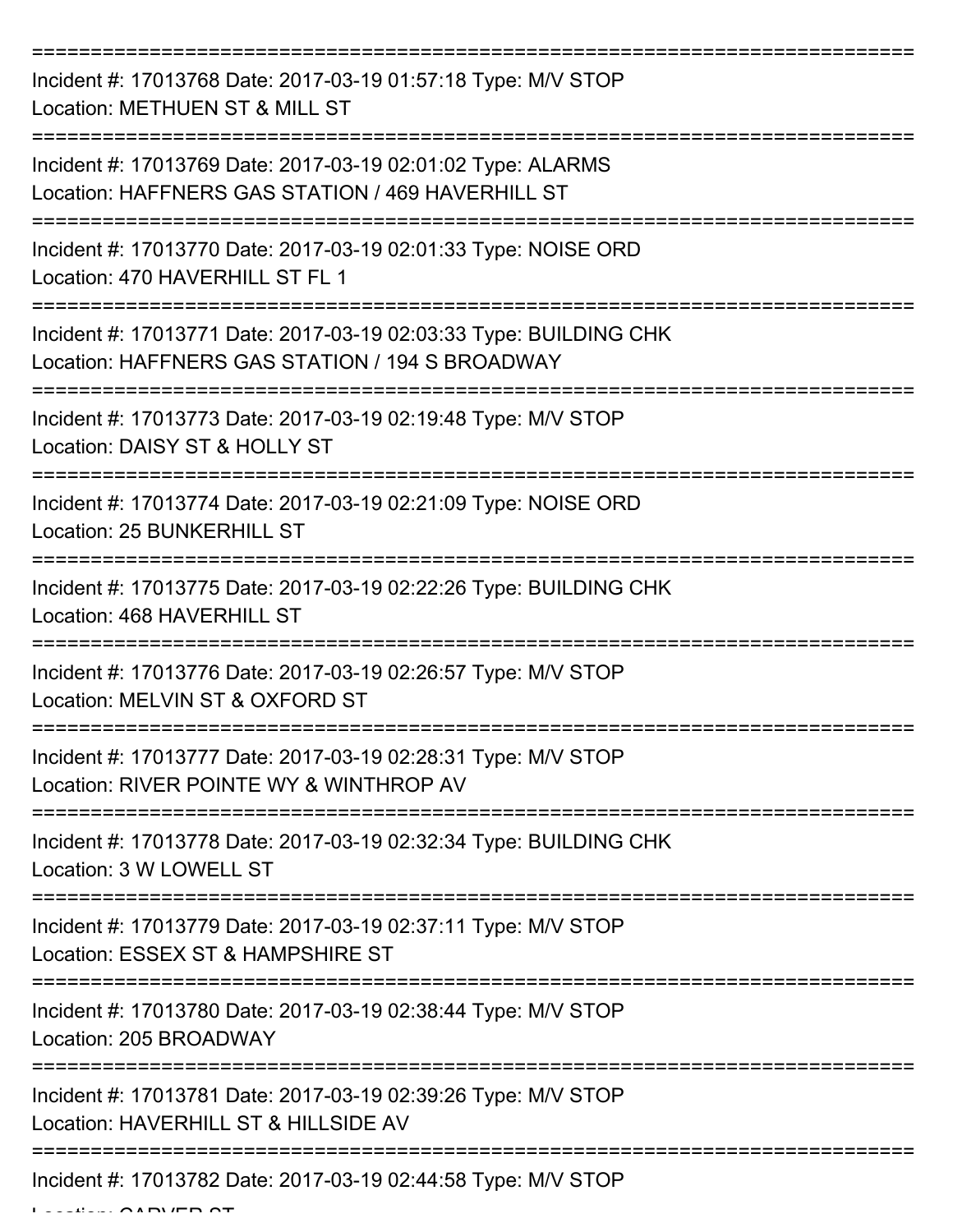| Incident #: 17013783 Date: 2017-03-19 02:49:54 Type: MEDIC SUPPORT<br>Location: 24 STORROW ST                        |
|----------------------------------------------------------------------------------------------------------------------|
| Incident #: 17013784 Date: 2017-03-19 02:50:40 Type: M/V STOP<br>Location: BROADWAY & HAVERHILL ST                   |
| Incident #: 17013785 Date: 2017-03-19 02:51:17 Type: BUILDING CHK<br>Location: 703 HAVERHILL ST                      |
| Incident #: 17013788 Date: 2017-03-19 02:52:33 Type: BUILDING CHK<br>Location: 678 HAVERHILL ST                      |
| Incident #: 17013786 Date: 2017-03-19 02:52:36 Type: M/V STOP<br>Location: PARK ST & TENNEY ST                       |
| Incident #: 17013787 Date: 2017-03-19 02:53:12 Type: M/V STOP<br>Location: ISLAND ST & UNION ST                      |
| Incident #: 17013789 Date: 2017-03-19 02:59:06 Type: M/V STOP<br>Location: 33 WATER ST                               |
| Incident #: 17013790 Date: 2017-03-19 03:02:15 Type: M/V STOP<br>Location: BROADWAY & MANCHESTER ST                  |
| Incident #: 17013791 Date: 2017-03-19 03:08:47 Type: SPECIAL CHECK<br>Location: 55 DURSO AV                          |
| Incident #: 17013793 Date: 2017-03-19 03:10:15 Type: BUILDING CHK<br>Location: CHECKS CASHED / BROADWAY & METHUEN ST |
| Incident #: 17013792 Date: 2017-03-19 03:10:17 Type: M/V STOP<br>Location: BROADWAY & LOWELL ST                      |
| Incident #: 17013794 Date: 2017-03-19 03:16:20 Type: M/V STOP<br>Location: AMESBURY ST & ESSEX ST                    |
| Incident #: 17013795 Date: 2017-03-19 03:18:01 Type: M/V STOP<br>Location: DAISY ST & HOLLY ST                       |
| Incident #: 17013796 Date: 2017-03-19 03:36:13 Type: M/V STOP<br>Location: AMECRHIDV CT & CANIAL CT                  |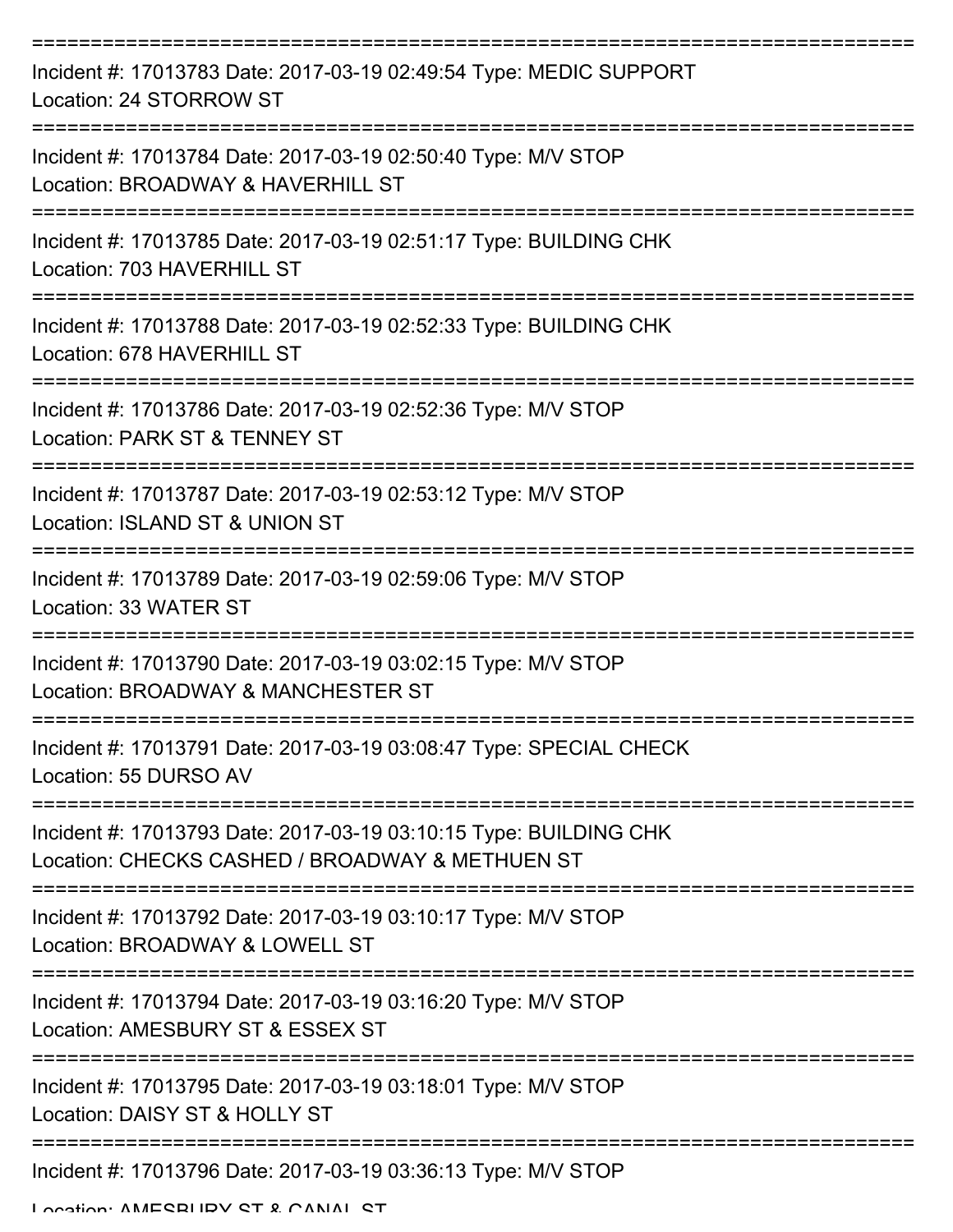| Incident #: 17013797 Date: 2017-03-19 03:48:28 Type: BUILDING CHK<br><b>Location: 1 CHICKERING ST</b>              |
|--------------------------------------------------------------------------------------------------------------------|
| Incident #: 17013798 Date: 2017-03-19 03:49:30 Type: NOISE ORD<br>Location: 59 HOLLY ST FL 2                       |
| Incident #: 17013799 Date: 2017-03-19 03:54:06 Type: BUILDING CHK<br>Location: 3 W LOWELL ST                       |
| Incident #: 17013800 Date: 2017-03-19 04:05:12 Type: BUILDING CHK<br>Location: METRO PCS / ESSEX ST & NEWBURY ST   |
| Incident #: 17013801 Date: 2017-03-19 04:30:35 Type: M/V STOP<br>Location: ISLAND ST & UNION ST                    |
| Incident #: 17013802 Date: 2017-03-19 04:32:13 Type: M/V STOP<br>Location: BROADWAY & LOWELL ST                    |
| Incident #: 17013803 Date: 2017-03-19 04:35:21 Type: M/V STOP<br>Location: ANDOVER ST & BLANCHARD ST               |
| Incident #: 17013804 Date: 2017-03-19 04:46:42 Type: DISTURBANCE<br>Location: 530 LOWELL ST                        |
| Incident #: 17013805 Date: 2017-03-19 04:53:16 Type: HIT & RUN M/V<br>Location: 271 S BROADWAY                     |
| Incident #: 17013806 Date: 2017-03-19 05:30:28 Type: SUS PERS/MV<br>Location: 93 AMES ST                           |
| Incident #: 17013807 Date: 2017-03-19 06:09:11 Type: UNWANTEDGUEST<br>Location: BROADWAY AV & WEST ST              |
| Incident #: 17013808 Date: 2017-03-19 06:55:18 Type: A&B PAST<br>Location: SUNNYSIDE DINER / BROADWAY & WHITMAN ST |
| Incident #: 17013809 Date: 2017-03-19 06:58:57 Type: DISTURBANCE<br>Location: 79 SHAWSHEEN RD                      |
| Incident #: 17013810 Date: 2017-03-19 07:27:46 Type: M/V STOP<br>Location: CHICKERING ST & WINTHROP AV             |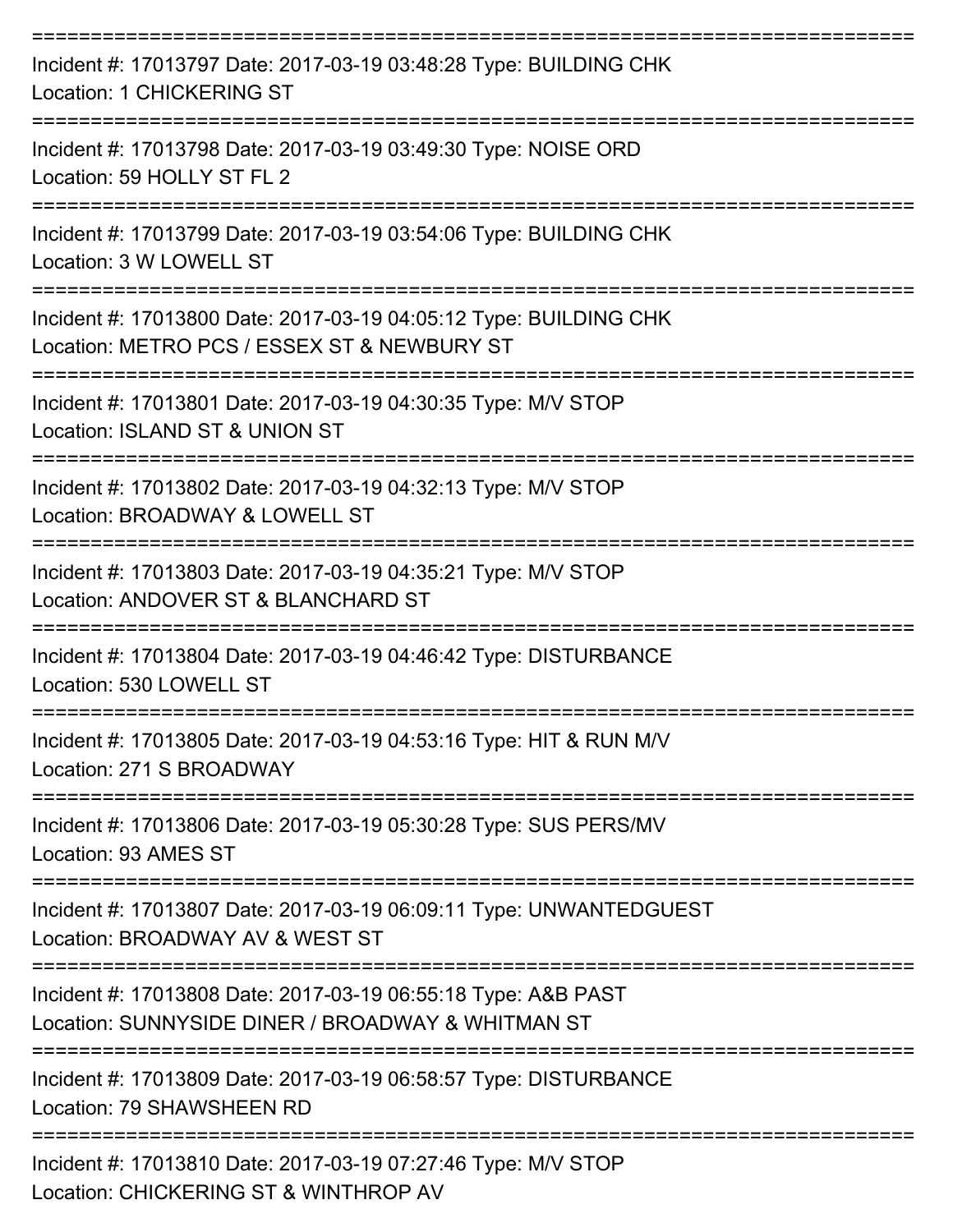| Incident #: 17013811 Date: 2017-03-19 07:29:34 Type: M/V STOP<br>Location: ORCHARD ST & UNION ST                                             |
|----------------------------------------------------------------------------------------------------------------------------------------------|
| Incident #: 17013813 Date: 2017-03-19 07:32:34 Type: M/V STOP<br>Location: LYNN ST & S UNION ST                                              |
| Incident #: 17013812 Date: 2017-03-19 07:33:37 Type: PARK & WALK<br>Location: BRADFORD ST & BROADWAY<br>;=================================== |
| Incident #: 17013814 Date: 2017-03-19 07:35:08 Type: M/V STOP<br>Location: MERRIMACK ST & PARKER ST                                          |
| Incident #: 17013815 Date: 2017-03-19 07:35:53 Type: M/V STOP<br>Location: BROADWAY & TREMONT ST                                             |
| Incident #: 17013816 Date: 2017-03-19 07:53:26 Type: UNKNOWN PROB<br>Location: 27 MAY ST FL 2                                                |
| Incident #: 17013817 Date: 2017-03-19 08:27:12 Type: DK (DRUNK)<br>Location: 452 LOWELL ST                                                   |
| Incident #: 17013818 Date: 2017-03-19 09:21:52 Type: LARCENY/PAST<br>Location: 610 ANDOVER ST                                                |
| Incident #: 17013819 Date: 2017-03-19 10:02:41 Type: AUTO ACC/NO PI<br>Location: 363 BROADWAY                                                |
| Incident #: 17013820 Date: 2017-03-19 10:14:53 Type: M/V STOP<br>Location: 50 MARSTON ST                                                     |
| Incident #: 17013821 Date: 2017-03-19 10:28:42 Type: UNWANTEDGUEST<br>Location: BURGER KING / 187 BROADWAY                                   |
| -----------------------------<br>Incident #: 17013822 Date: 2017-03-19 10:45:34 Type: M/V STOP<br>Location: CANAL ST & MARSTON ST            |
| Incident #: 17013823 Date: 2017-03-19 10:52:27 Type: M/V STOP<br>Location: 620 ESSEX ST                                                      |
| Incident #: 17013824 Date: 2017-03-19 10:56:51 Type: M/V STOP<br>Location: CHICKERING ST & WINTHROP AV                                       |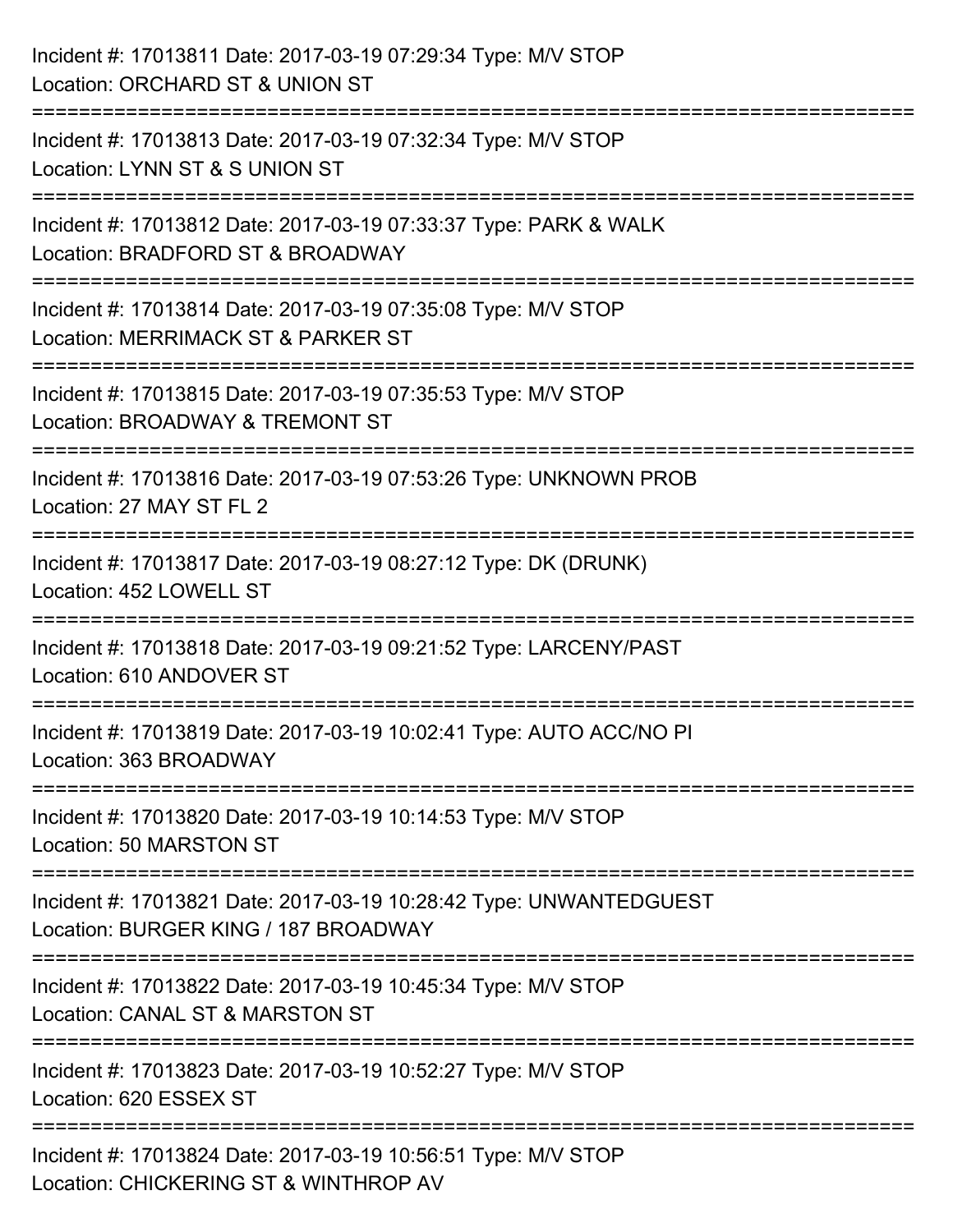| Incident #: 17013826 Date: 2017-03-19 11:03:28 Type: SUS PERS/MV<br>Location: BROADWAY                                            |
|-----------------------------------------------------------------------------------------------------------------------------------|
| Incident #: 17013825 Date: 2017-03-19 11:03:32 Type: M/V STOP<br>Location: FRANKLIN ST & LOWELL ST                                |
| Incident #: 17013827 Date: 2017-03-19 11:07:34 Type: DISTURBANCE<br>Location: 570 S UNION ST #12<br>:============================ |
| Incident #: 17013828 Date: 2017-03-19 11:13:28 Type: ASSIST FIRE<br>Location: 41 KNOX ST                                          |
| Incident #: 17013829 Date: 2017-03-19 11:16:40 Type: M/V STOP<br>Location: FERRY ST & MARSTON ST                                  |
| Incident #: 17013830 Date: 2017-03-19 11:24:35 Type: M/V STOP<br>Location: BROADWAY                                               |
| Incident #: 17013833 Date: 2017-03-19 11:42:24 Type: HIT & RUN M/V<br>Location: 26 HAMLET ST                                      |
| Incident #: 17013831 Date: 2017-03-19 11:42:56 Type: M/V STOP<br><b>Location: GENERAL ST</b>                                      |
| Incident #: 17013832 Date: 2017-03-19 11:43:44 Type: M/V STOP<br>Location: 1 GENERAL ST                                           |
| Incident #: 17013834 Date: 2017-03-19 11:53:06 Type: MV/BLOCKING<br><b>Location: BROOK ST</b><br>-------------------------------- |
| ===============================<br>Incident #: 17013835 Date: 2017-03-19 12:00:19 Type: M/V STOP<br>Location: 44 HAVERHILL ST     |
| Incident #: 17013836 Date: 2017-03-19 12:08:49 Type: ASSIST FIRE<br>Location: S BROADWAY                                          |
| Incident #: 17013837 Date: 2017-03-19 12:21:23 Type: M/V STOP<br>Location: 284 ESSEX ST                                           |
| Incident #: 17013838 Date: 2017-03-19 12:29:06 Type: MV/BLOCKING<br>Location: FERN ST & TRENTON ST                                |

===========================================================================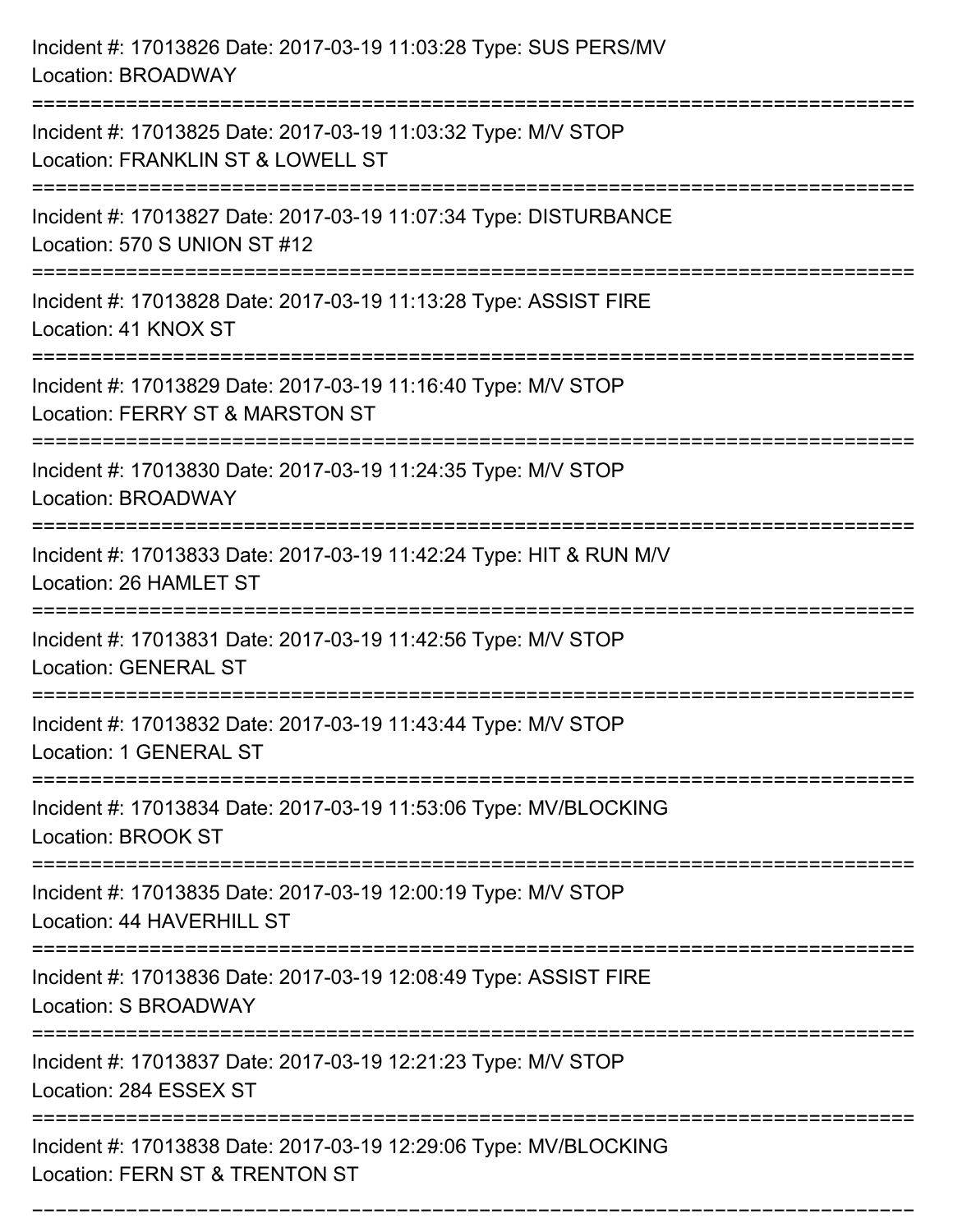| Incident #: 17013839 Date: 2017-03-19 12:33:21 Type: CK WELL BEING<br>Location: 72 BEACON ST                                |
|-----------------------------------------------------------------------------------------------------------------------------|
| Incident #: 17013840 Date: 2017-03-19 12:37:48 Type: TOW/REPOSSED<br>Location: 59 BROOKFIELD ST                             |
| Incident #: 17013841 Date: 2017-03-19 12:44:11 Type: M/V STOP<br>Location: COLFAX AV<br>================================    |
| Incident #: 17013843 Date: 2017-03-19 12:49:07 Type: MISSING PERS<br>Location: 31 GROTON ST #3                              |
| Incident #: 17013842 Date: 2017-03-19 12:50:01 Type: DISTURBANCE<br>Location: 21 BOSTON ST<br>----------------------------- |
| Incident #: 17013844 Date: 2017-03-19 12:58:49 Type: ALARM/BURG<br>Location: 161 BERKELEY ST #12                            |
| Incident #: 17013846 Date: 2017-03-19 13:21:08 Type: MV/BLOCKING<br>Location: 101 FOSTER ST                                 |
| Incident #: 17013847 Date: 2017-03-19 13:40:35 Type: LIC PLATE STO<br>Location: 67 FARNHAM ST #3                            |
| Incident #: 17013848 Date: 2017-03-19 14:13:30 Type: HIT & RUN M/V<br>Location: ERVING AV & ROBINSON CT                     |
| Incident #: 17013849 Date: 2017-03-19 14:22:17 Type: NOTIFICATION<br>Location: 68 EASTON ST                                 |
| Incident #: 17013850 Date: 2017-03-19 14:36:12 Type: STOL/MV/PAS<br>Location: 600 ESSEX ST                                  |
| Incident #: 17013851 Date: 2017-03-19 14:45:08 Type: 209A/VIOLATION<br>Location: 162 WEST ST FL 2ND                         |
| Incident #: 17013852 Date: 2017-03-19 14:52:59 Type: NOTIFICATION<br>Location: 220 MERRIMACK ST                             |
| Incident #: 17013853 Date: 2017-03-19 15:08:53 Type: ABAND MV<br>Location: 191 SALEM ST                                     |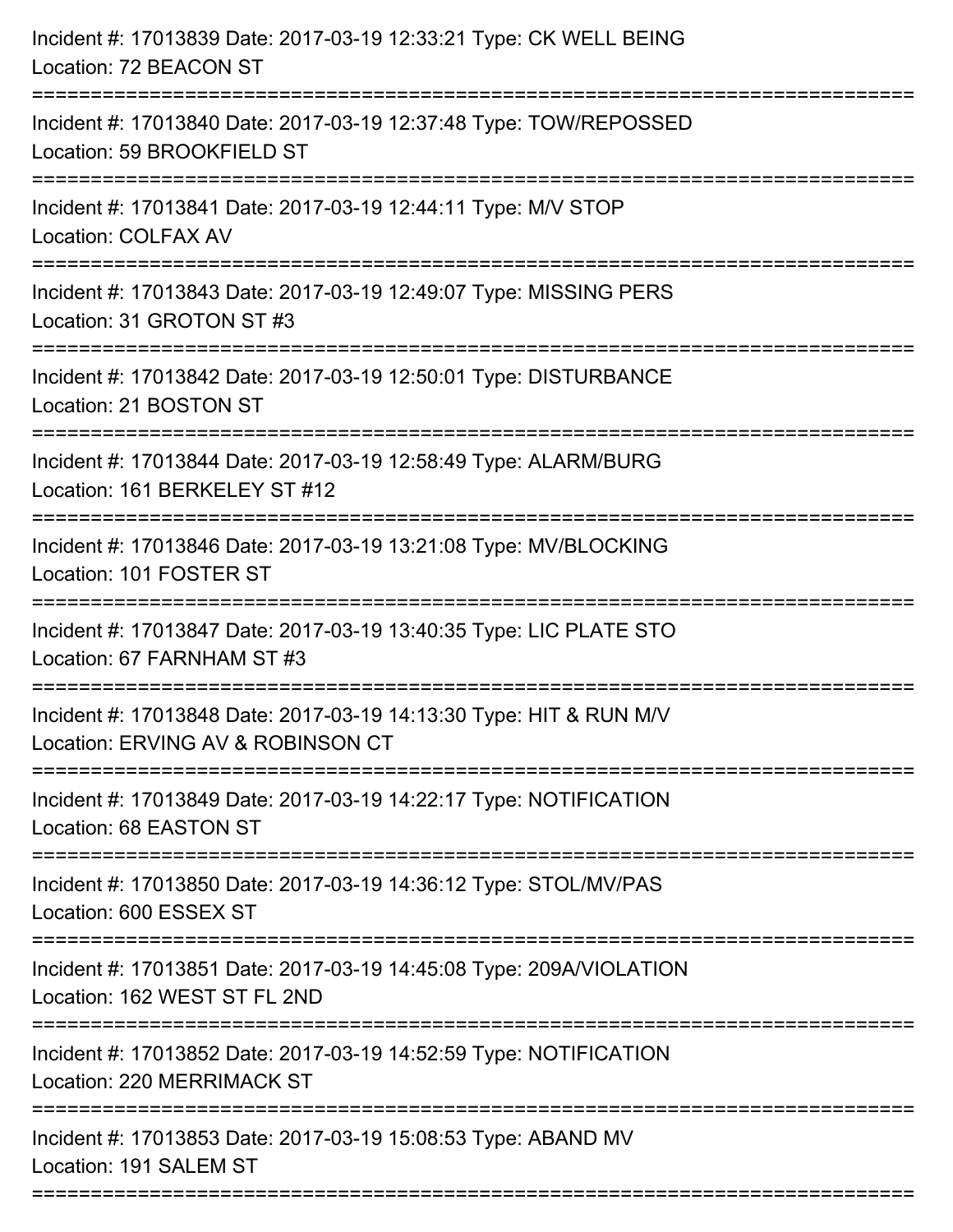Location: 497 ANDOVER ST

| Incident #: 17013855 Date: 2017-03-19 15:18:32 Type: TENANT PROB<br>Location: 489 S BROADWAY #13                                                        |
|---------------------------------------------------------------------------------------------------------------------------------------------------------|
| Incident #: 17013857 Date: 2017-03-19 15:34:54 Type: THREATS<br>Location: 160 BUTLER ST                                                                 |
| Incident #: 17013856 Date: 2017-03-19 15:36:08 Type: MV/BLOCKING<br>Location: 80 BUNKERHILL ST                                                          |
| Incident #: 17013858 Date: 2017-03-19 15:39:31 Type: STOL/MV/PAS<br>Location: 16 E PLATT ST                                                             |
| Incident #: 17013859 Date: 2017-03-19 15:47:13 Type: LARCENY/PAST<br>Location: 12 METHUEN ST                                                            |
| Incident #: 17013860 Date: 2017-03-19 16:04:25 Type: LOUD NOISE<br>Location: 243 S BROADWAY #203                                                        |
| Incident #: 17013861 Date: 2017-03-19 16:38:25 Type: HIT & RUN M/V<br>Location: 56 LAKE ST                                                              |
| Incident #: 17013862 Date: 2017-03-19 16:40:26 Type: MEDIC SUPPORT<br>Location: 59 TREMONT ST #206                                                      |
| Incident #: 17013863 Date: 2017-03-19 16:43:39 Type: A&B PROG<br>Location: 3 DURHAM ST                                                                  |
| =======================<br>===============================<br>Incident #: 17013864 Date: 2017-03-19 16:51:46 Type: STOL/MV/PAS<br>Location: 5 WILMOT ST |
| Incident #: 17013865 Date: 2017-03-19 17:07:54 Type: AUTO ACC/NO PI<br>Location: 198 BRUCE ST                                                           |
| Incident #: 17013866 Date: 2017-03-19 17:27:30 Type: ALARM/BURG<br>Location: 109 BLANCHARD ST                                                           |
| Incident #: 17013867 Date: 2017-03-19 17:28:16 Type: M/V STOP<br>Location: MT VERNON ST & S BROADWAY                                                    |
|                                                                                                                                                         |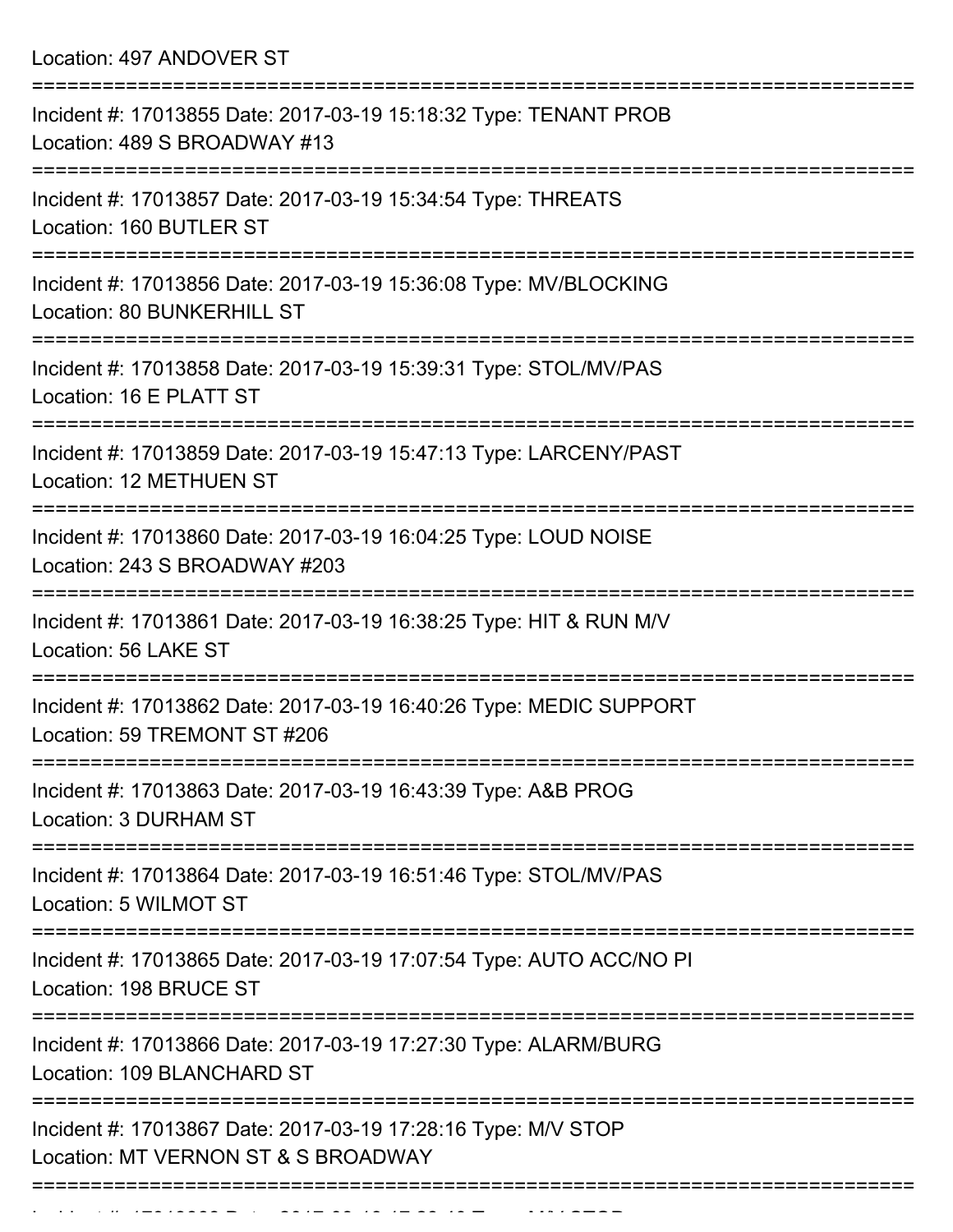| Location: BROADWAY & LOWELL ST<br>==================                                                                              |
|-----------------------------------------------------------------------------------------------------------------------------------|
| Incident #: 17013869 Date: 2017-03-19 17:35:13 Type: M/V STOP<br><b>Location: CENTRAL BRIDGE</b>                                  |
| Incident #: 17013870 Date: 2017-03-19 17:35:30 Type: M/V STOP<br>Location: 305 ESSEX ST<br>:===================================== |
| Incident #: 17013871 Date: 2017-03-19 17:37:50 Type: M/V STOP<br>Location: GENERAL ST & PROSPECT ST                               |
| Incident #: 17013872 Date: 2017-03-19 17:40:33 Type: M/V STOP<br>Location: 305 ESSEX ST                                           |
| Incident #: 17013873 Date: 2017-03-19 17:41:31 Type: M/V STOP<br>Location: LAFAYETTE AV & S BROADWAY                              |
| Incident #: 17013874 Date: 2017-03-19 17:44:24 Type: M/V STOP<br>Location: COMMON ST & HAMPSHIRE ST                               |
| Incident #: 17013875 Date: 2017-03-19 17:45:13 Type: GENERAL SERV<br>Location: 2 AVON ST                                          |
| Incident #: 17013877 Date: 2017-03-19 17:46:15 Type: GENERAL SERV<br>Location: MCKINLEY AV                                        |
| Incident #: 17013876 Date: 2017-03-19 17:46:33 Type: M/V STOP<br>Location: CHESTNUT ST & SHORT ST                                 |
| Incident #: 17013878 Date: 2017-03-19 17:48:34 Type: M/V STOP<br>Location: HAMPSHIRE ST & VALLEY ST                               |
| Incident #: 17013879 Date: 2017-03-19 17:49:07 Type: M/V STOP<br>Location: 207 BAILEY ST                                          |
| Incident #: 17013880 Date: 2017-03-19 17:50:36 Type: M/V STOP<br>Location: LAFAYETTE AV & S BROADWAY                              |
| Incident #: 17013881 Date: 2017-03-19 17:51:09 Type: TOW OF M/V<br>Location: CVS PHARMACY / 266 BROADWAY                          |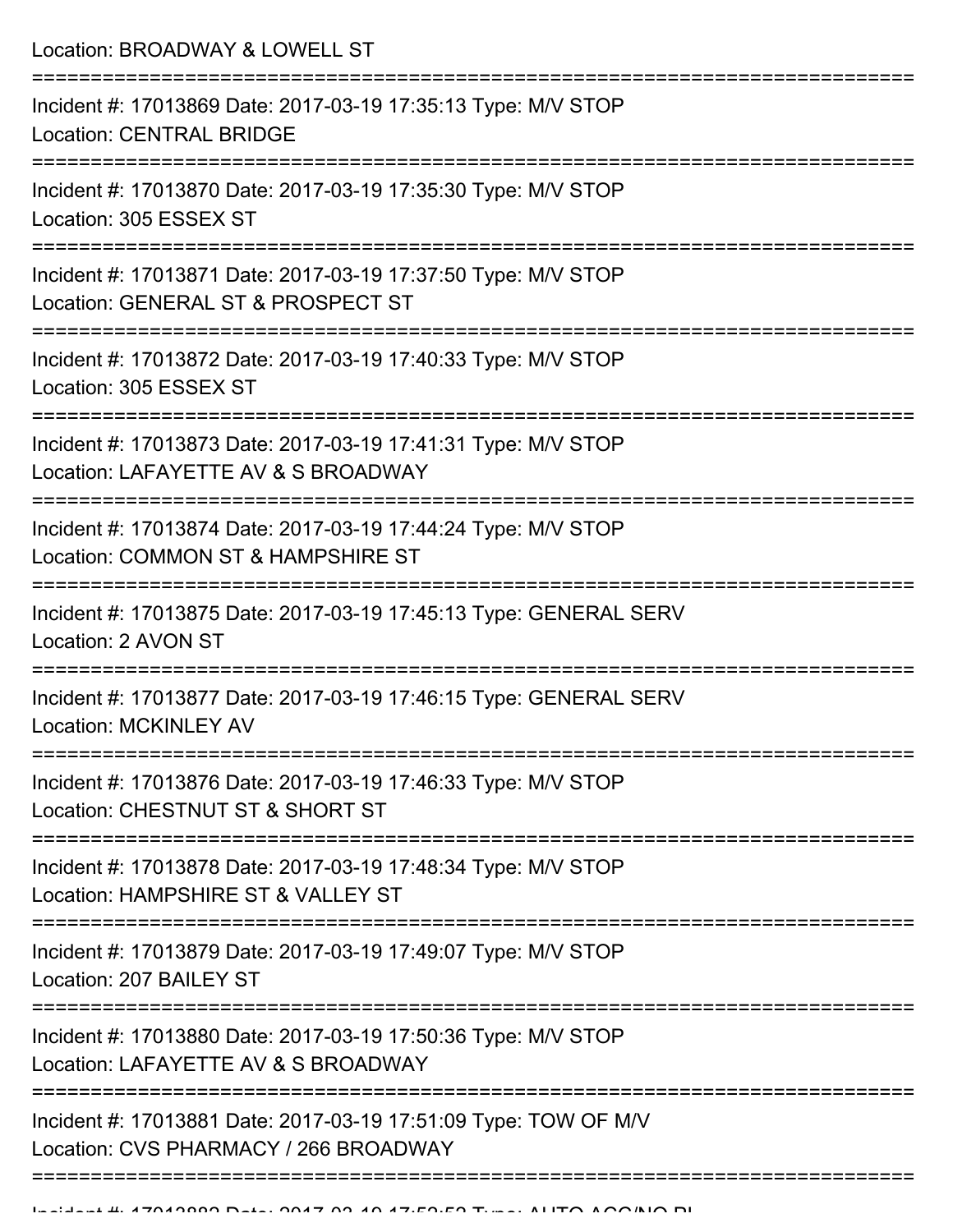Location: 188 PROSPECT ST

| Incident #: 17013883 Date: 2017-03-19 18:00:32 Type: M/V STOP<br>Location: FRANKLIN ST & METHUEN ST  |
|------------------------------------------------------------------------------------------------------|
| Incident #: 17013884 Date: 2017-03-19 18:01:15 Type: M/V STOP<br>Location: MELROSE ST & WATER ST     |
| Incident #: 17013885 Date: 2017-03-19 18:02:17 Type: M/V STOP<br>Location: ANDOVER ST & BLANCHARD ST |
| Incident #: 17013886 Date: 2017-03-19 18:08:05 Type: M/V STOP<br><b>Location: BLANCHARD ST</b>       |
| Incident #: 17013887 Date: 2017-03-19 18:12:41 Type: M/V STOP<br>Location: DRACUT ST & S BROADWAY    |
| Incident #: 17013888 Date: 2017-03-19 18:14:06 Type: M/V STOP<br>Location: MELROSE ST & WATER ST     |
| Incident #: 17013889 Date: 2017-03-19 18:18:49 Type: M/V STOP<br>Location: ESSEX ST & HAMPSHIRE ST   |
| Incident #: 17013890 Date: 2017-03-19 18:22:51 Type: MV/BLOCKING<br>Location: 120 ABBOTT ST          |
| Incident #: 17013891 Date: 2017-03-19 18:28:48 Type: M/V STOP<br>Location: 90 LOWELL ST              |
| Incident #: 17013892 Date: 2017-03-19 18:35:23 Type: M/V STOP<br>Location: 11 GREEN ST               |
| Incident #: 17013893 Date: 2017-03-19 18:46:47 Type: M/V STOP<br>Location: ESSEX ST & HAMPSHIRE ST   |
| Incident #: 17013894 Date: 2017-03-19 18:49:24 Type: DRUG VIO<br>Location: 11 FALLON ST              |
| Incident #: 17013895 Date: 2017-03-19 18:50:08 Type: M/V STOP<br>Location: BROADWAY & LOWELL ST      |
| Incident #: 17013896 Date: 2017-03-19 18:50:30 Type: M/V STOP                                        |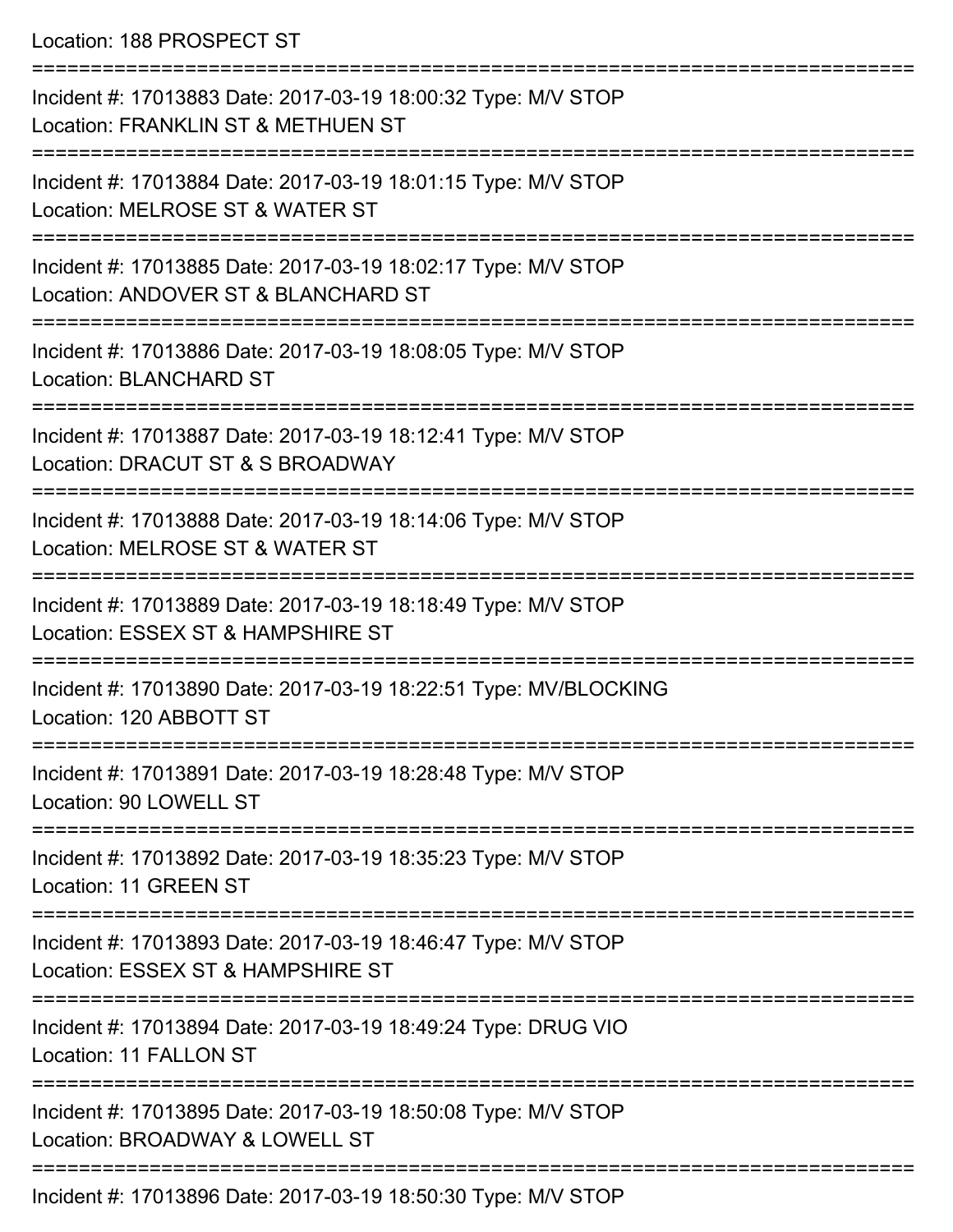| Incident #: 17013897 Date: 2017-03-19 19:00:38 Type: M/V STOP<br>Location: BROADWAY & LOWELL ST            |
|------------------------------------------------------------------------------------------------------------|
| Incident #: 17013898 Date: 2017-03-19 19:01:34 Type: VIO CITY ORD<br><b>Location: FERGUSON ST</b>          |
| Incident #: 17013899 Date: 2017-03-19 19:02:33 Type: DRUG VIO<br>Location: CENTRAL BRIDGE / 0 MERRIMACK ST |
| Incident #: 17013900 Date: 2017-03-19 19:14:24 Type: MV/BLOCKING<br>Location: 120 ABBOTT ST                |
| Incident #: 17013901 Date: 2017-03-19 19:17:56 Type: M/V STOP<br>Location: ESSEX ST & HAMPSHIRE ST         |
| Incident #: 17013902 Date: 2017-03-19 19:18:09 Type: DISTURBANCE<br>Location: 392 LOWELL ST                |
| Incident #: 17013903 Date: 2017-03-19 19:23:17 Type: AUTO ACC/PED<br>Location: 10 OXFORD ST                |
| Incident #: 17013904 Date: 2017-03-19 19:25:50 Type: M/V STOP<br>Location: 187 BROADWAY                    |
| Incident #: 17013905 Date: 2017-03-19 19:41:41 Type: A&B PROG<br>Location: J BRIANS / 615 S UNION ST       |
| Incident #: 17013906 Date: 2017-03-19 19:46:07 Type: AUTO ACC/NO PI<br>Location: 287 LAWRENCE ST           |
| Incident #: 17013907 Date: 2017-03-19 19:52:00 Type: M/V STOP<br>Location: ESSEX ST & HAMPSHIRE ST         |
| Incident #: 17013908 Date: 2017-03-19 19:52:34 Type: M/V STOP<br>Location: HAMPSHIRE ST & LOWELL ST        |
| Incident #: 17013909 Date: 2017-03-19 20:00:46 Type: ROBBERY PAST<br>Location: LOWELL ST & MORTON ST       |
| Incident #: 17013911 Date: 2017-03-19 20:04:58 Type: A&B PAST                                              |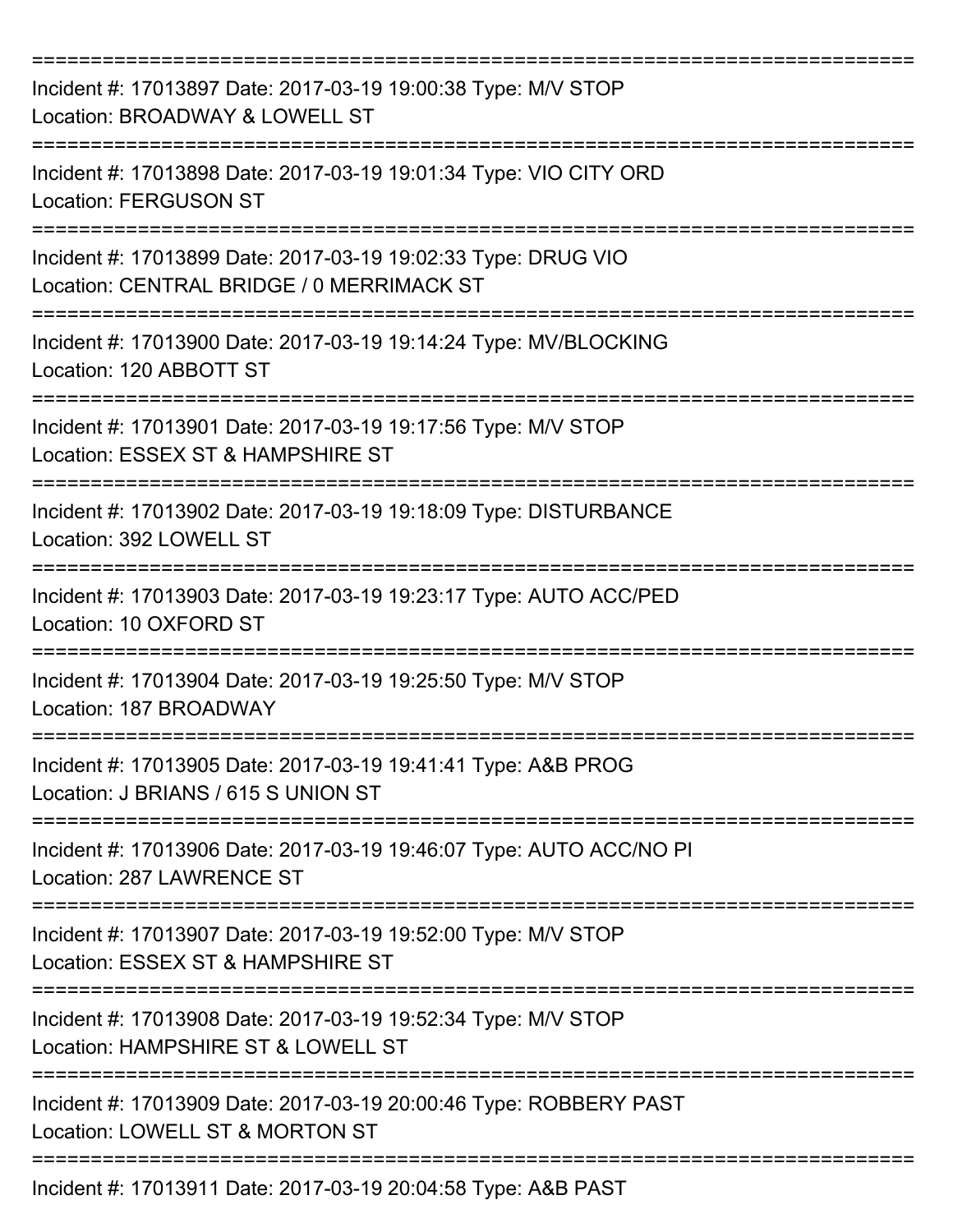| Incident #: 17013910 Date: 2017-03-19 20:05:19 Type: M/V STOP<br>Location: PARKER ST & SALEM ST          |
|----------------------------------------------------------------------------------------------------------|
| Incident #: 17013912 Date: 2017-03-19 20:08:37 Type: MEDIC SUPPORT<br>Location: 348 AMES ST              |
| Incident #: 17013913 Date: 2017-03-19 20:13:58 Type: MAL DAMG PROG<br>Location: 239 ANDOVER ST           |
| Incident #: 17013914 Date: 2017-03-19 20:15:13 Type: MV/BLOCKING<br>Location: CAMBRIDGE ST & WINTHROP AV |
| Incident #: 17013915 Date: 2017-03-19 20:17:12 Type: GENERAL SERV<br>Location: RT 114 & 495              |
| Incident #: 17013916 Date: 2017-03-19 20:22:36 Type: DISORDERLY<br>Location: LOWELL ST & OXFORD ST       |
| Incident #: 17013917 Date: 2017-03-19 20:24:22 Type: M/V STOP<br>Location: BERKELEY ST & E HAVERHILL ST  |
| Incident #: 17013918 Date: 2017-03-19 20:37:25 Type: ALARM/BURG<br>Location: 160 MT VERNON ST            |
| Incident #: 17013919 Date: 2017-03-19 20:39:50 Type: M/V STOP<br>Location: FULTON ST & PROSPECT ST       |
| Incident #: 17013920 Date: 2017-03-19 20:43:41 Type: NOISE ORD<br>Location: 259 BAILEY ST FL 2           |
| Incident #: 17013921 Date: 2017-03-19 20:44:26 Type: DISTURBANCE<br>Location: 160 JACKSON ST #1          |
| Incident #: 17013922 Date: 2017-03-19 21:01:36 Type: UNWANTEDGUEST<br>Location: 202 S UNION ST #2L       |
| Incident #: 17013923 Date: 2017-03-19 21:14:28 Type: M/V STOP<br>Location: CANAL ST & UNION ST           |
| Incident #: 17013924 Date: 2017-03-19 21:16:00 Type: M/V STOP                                            |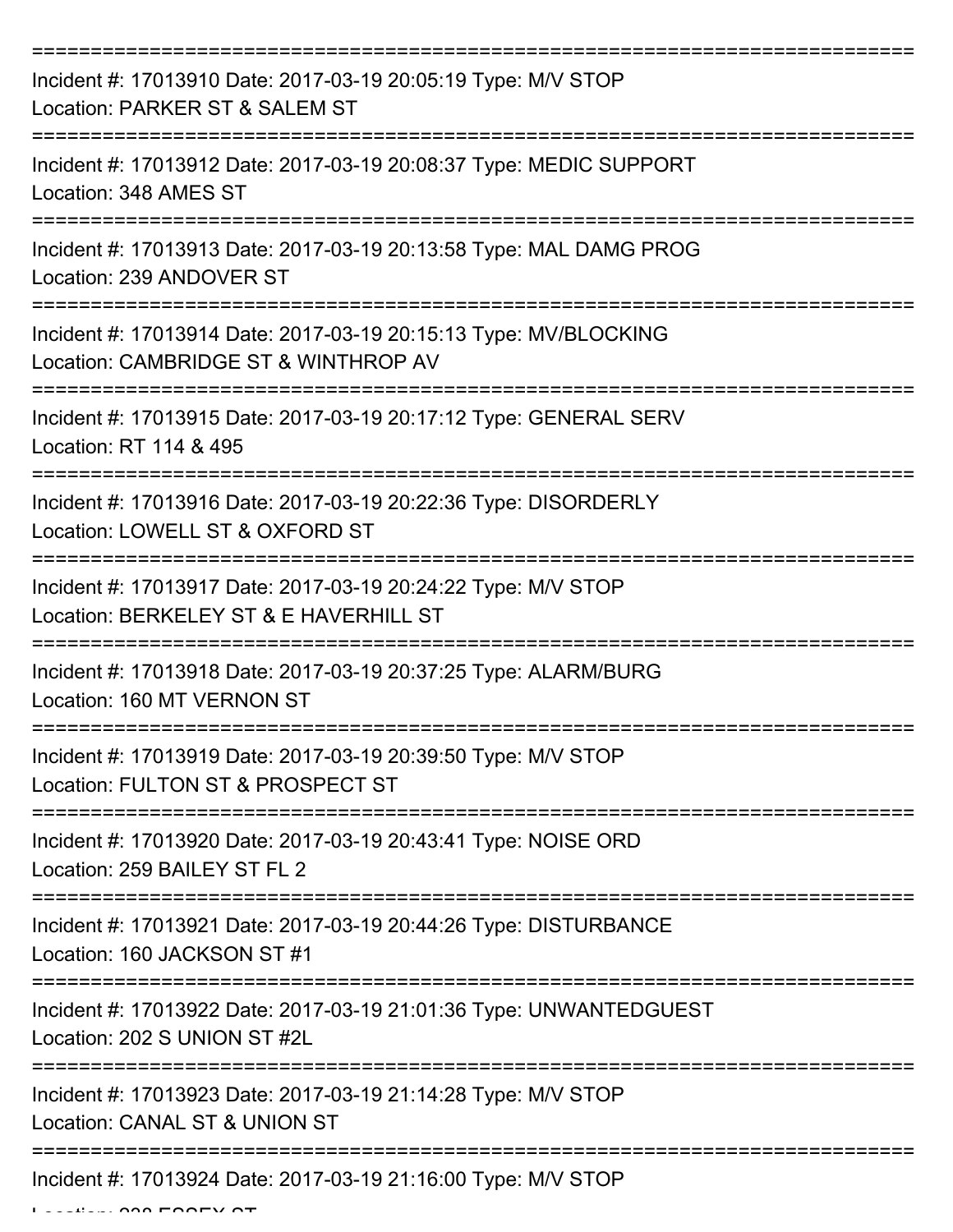| Incident #: 17013925 Date: 2017-03-19 21:21:41 Type: DOMESTIC/PROG<br>Location: 204 PHILLIPS ST       |
|-------------------------------------------------------------------------------------------------------|
| Incident #: 17013926 Date: 2017-03-19 21:27:39 Type: M/V STOP<br>Location: ESSEX ST & LAWRENCE ST     |
| Incident #: 17013927 Date: 2017-03-19 21:32:50 Type: MEDIC SUPPORT<br>Location: LAWRENCE ST & PARK ST |
| Incident #: 17013928 Date: 2017-03-19 21:37:26 Type: DOMESTIC/PAST<br>Location: 26 MAY ST             |
| Incident #: 17013929 Date: 2017-03-19 21:50:01 Type: M/V STOP<br>Location: ANDOVER ST & WINTHROP AV   |
| Incident #: 17013930 Date: 2017-03-19 21:59:28 Type: M/V STOP<br>Location: HAVERHILL ST & OXFORD ST   |
| Incident #: 17013931 Date: 2017-03-19 22:12:42 Type: M/V STOP<br>Location: BROADWAY & CROSS ST        |
| Incident #: 17013932 Date: 2017-03-19 22:14:14 Type: M/V STOP<br>Location: MAY ST & RESERVOIR ST      |
| Incident #: 17013933 Date: 2017-03-19 22:17:21 Type: CK WELL BEING<br>Location: 3 DURHAM ST           |
| Incident #: 17013934 Date: 2017-03-19 22:21:38 Type: M/V STOP<br>Location: FRANKLIN ST & HAVERHILL ST |
| Incident #: 17013935 Date: 2017-03-19 22:33:42 Type: M/V STOP<br>Location: AMESBURY ST & HAVERHILL ST |
| Incident #: 17013936 Date: 2017-03-19 22:50:17 Type: KEEP PEACE<br>Location: 114 WATER ST FL 1        |
| Incident #: 17013937 Date: 2017-03-19 23:15:14 Type: NOISE ORD<br>Location: 161 PARK ST FL 1          |
| Incident #: 17013938 Date: 2017-03-19 23:23:37 Type: M/V STOP                                         |

Location: EDANIKI IN ST & LOWELL ST